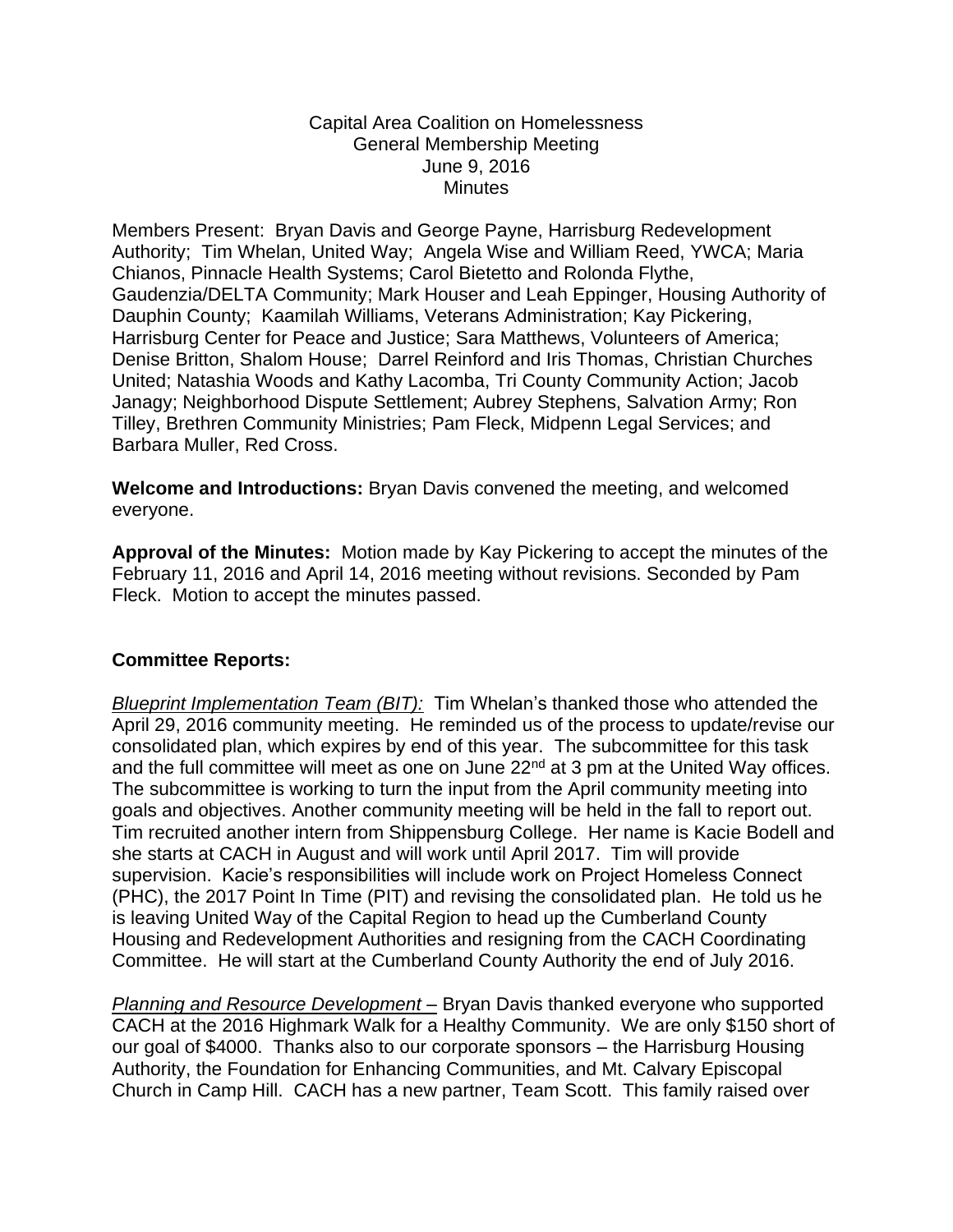\$1000 and brought over ten walkers to the event. Kay Pickering said that the Center for Peace and Justice would make a donation. Bryan said tonight Harrisburg City Council would review the City's Community Development Block Grant, the funding for HOME, and the Emergency Solutions Grant (ESG). CACH submitted an ESG request on behalf of the CCU, Shalom House, and the YWCA for \$165,000. He clarified that the City's IMPACT Harrisburg funds are not available to non-profit organizations.

*Community Conversations* – Denise Britton reported that the committee continues to work on how to create a future of opportunity, identify gaps in services and work with the faith-based community. They have seen an increase in the participation of the faithbased community in this committee's work. Darrel Reinford said that these participants (attached) for an event on June 16 that the committee developed. The next meeting is July 28 at 9 am at the Penbrook United Church of God.

*Homeless Prevention* – Maria Chianos told us that the committee meets at 9 am before this General membership meeting in the same location. We are looking at the feedback from the April community meeting and the 2015 Project Homeless Connect (PHC) event. Community case management was one goal identified at the April meeting. We will identify agencies at PHC to approach for outreach. We are happy that Kathy Lacomba joins the committee. She suggested that our presentation include the Poverty Simulation that the Community Action Commission conducts. It is a real eye-opening experience. Additional information the community will collect are the turn aways from CCU and the Dauphin County Assistance office.

*Housing* –Bryan reported that several Pennsylvania Housing Finance Agency (PHFA) funded housing projects have begun: Union House in northern Dauphin County began construction; and Sunflower Fields in Susquehanna Township had its closing. The Harrisburg Housing Authority's (HHA) project was funded but there is no progress on its new apartments. There is another round of applications for tax credits available through PHFA. George Payne told us the committee is working with HHA on revising its comprehensive plan to prioritize placement of homeless people when there are openings. The Housing Authority of Dauphin County has made this change to its comprehensive plan, effective July 1. Confirmation of housing status will be confirmed through the Homeless Management Information System. An additional committee activity includes exploring the availability of single room occupancies and housing for large families.

*Service Delivery/Data Collection –* George reported that the committee continues to be focused on the implementation of the coordinated assessment/entry. He told us that the objective of the assessment/entry is to ensure resources are allocated to homeless people in the best manner. Dauphin County has a hybrid of single point of contact and no wrong door. The prioritized populations are chronically homeless people with mental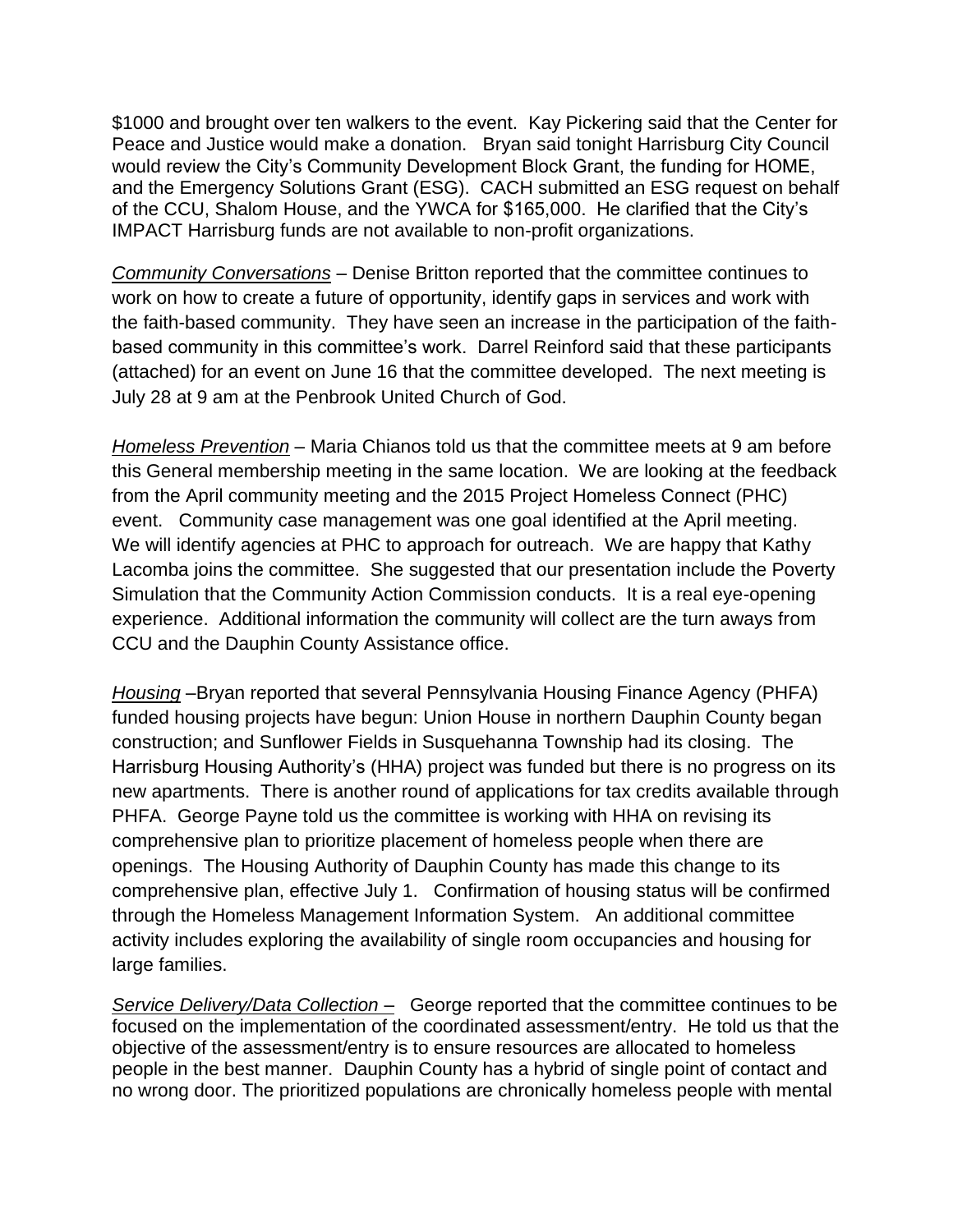illness; chronically homeless people without mental illness; unsheltered people, youth, Veterans and unsheltered families with children. He developed an excel tool to assist in the task of identifying appropriate programs for these populations. The By-name Veterans group developed a process that will be applied to this task. Another tool is the Vulnerability Index and Service Prioritization Decision Assistance Tool (VI-SPDAT). George will finalize these tools and provide them to agencies. Bill Reed updated us on the challenges of the By-name Veterans Group. They continue to work on the release of information form. By July 2016, we will know all of the homeless veterans in Dauphin County. The task is to have them housed in permanent within 90 days.

*Project Homeless Connect* (PHC) – Angela Wise reminded us that planning meetings are taking place for this year's event. She will soon broadcast the future planning meeting dates and a list of this year's needs. The Farm Show will again be the site on October 18, 2016 for the 2016 PHC. Thanks to Christian Churches United for storing items left over from the 2015 PHC.

*Homeless Youth* – Deb Ritchey reported that we are working with a new group to Dauphin County: Valley Youth Home. This agency is experienced in working with homeless youth. They have a partnership with Dauphin County Children and Youth to serve children aging out of foster care.

*Public Information and Education* – Angela continues to recruit committee members

CCIMS – Once again, Deb Ritchey reported that we are concentrating on improving data quality.

## **Service Gaps, New Opportunities, and Announcements:**

Bryan Davis reported the result of the 2015 Continuum of Care (CoC) was that HUD did not fund support services. In our community that met that YWorks Single and YWorks Parent was not funded. George Payne said that CACH did well on the 2015 CoC application. Bryan told us that the 2016 CoC application Notice of Funding Availability would be released in June. George expects this year's application will be very competitive. HUD's priority is to end chronically homelessness. HUD is requiring CoCs to reallocate projects, specifically reassign transitional housing to be permanent housing.

Jacob Janagy from Neighborhood Dispute Settlement (NDS) informed us about this agency's activities. He came on board at NDS in February 2016. NDS provides mediation services for neighbors, custody conflicts, landlord/tenant and families. It has 20 trained volunteers. Spanish-speaking volunteers are needed. He is starting a partnership with Community Ministry to participate in a summer enrichment program with youth. NDS funding comes from Dauphin County and other municipalities. The City used to funds.